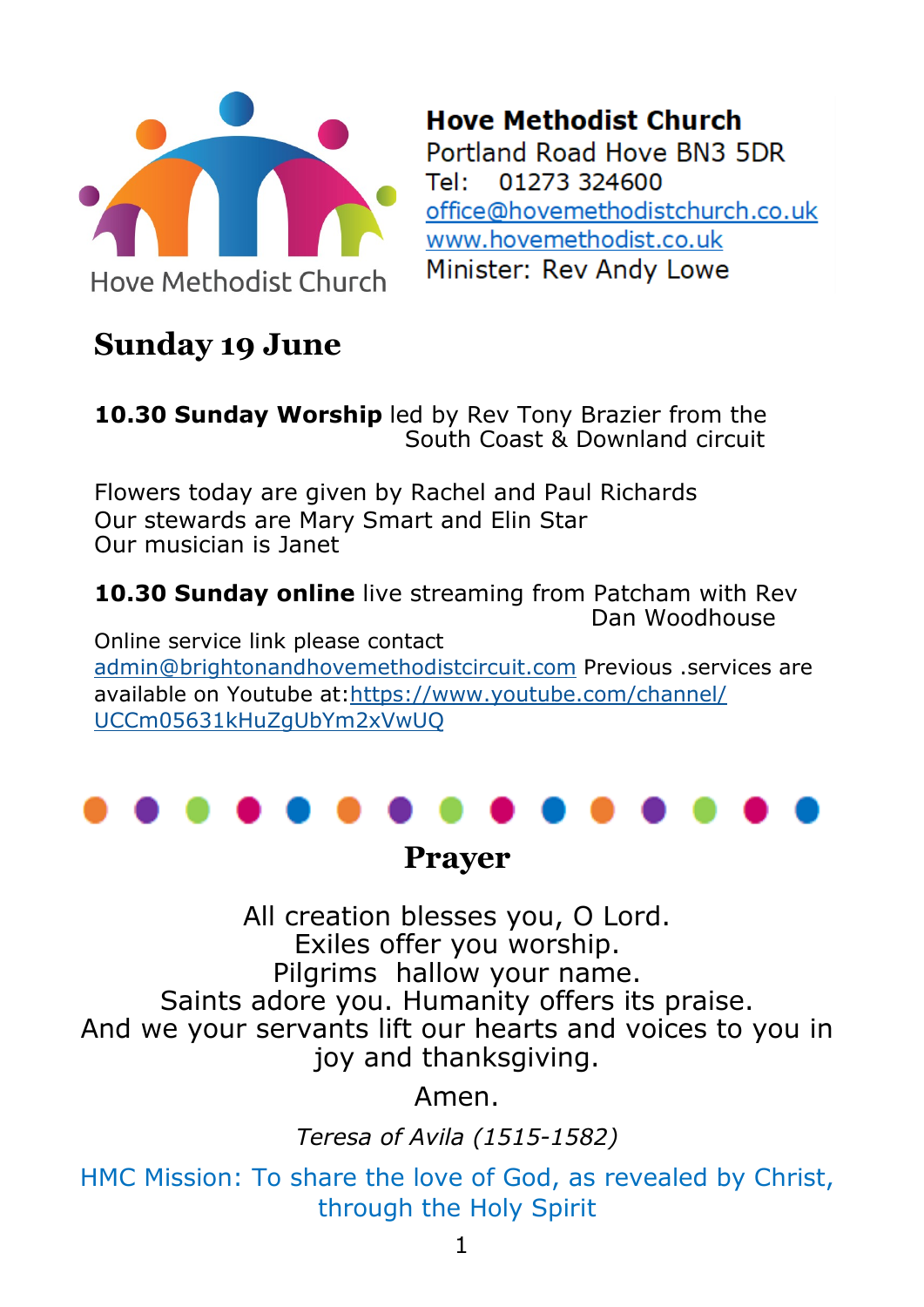# **Church activities in Week 27 June - 3 July**

| <b>Tues</b>  | 12.00 Lunch Club in the hall                   |
|--------------|------------------------------------------------|
| Weds         | 2.30 Drop-in session at Georgies in George St  |
| <b>Thurs</b> | 10.30 Midweek Communion with Rev Andy Lowe     |
|              | 12.30 Lunch Club                               |
| Friday       | 10.00 Chatty Café in the Sanctuary             |
|              | 1.30pm Polka Tots drop in parents and toddlers |
|              | Saturday 12.00-3.30 Street Party mayhem        |
| Sunday       | 10.30 Sunday Worship led by Rev Andy Lowe      |

**10.30 Sunday online** streaming from Patcham

#### **Local Preacher Exchange Sunday**

This Sunday as part of our annual Local Preacher exchange we are happy to welcome Rev Tony Brazier from Bognor, in the neighbouring South Coast & Downland circuit. He is a supernumerary Minister who is generously giving his time. **Andy**

#### **Refugee week Interfaith prayers 30 July**

A special Interfaith prayer hour for Refugee Week on Thursday 30 June 7—8pm at The Modern Funeral Centre, 19 Station Road BN1 6SF (by Preston Park station) at which all will be welcome.

#### **Street Party Sat 2 July**

Our list of volunteers is looking far more healthy, many thanks to the wonderful people who have joined the crew (or been pressganged into it). We are still looking for hamper items for the big raffle prize please, tickets for this will be on sale later. We hope to raise money for the local food bank. Also, cakes for the stall can be dropped off at the office anytime next week.

The Seventh Day Adventists will be running health checks, so if you want to know your BMI, cholesterol levels, blood sugar, they will be there to test it. Or you can head directly for the cream tea and barbeque of course. **Rachel, Elin**

**National Methodist Brass Band Hove** We are lucky to be hosting the National brass band for a couple of nights here in Hove, as part of their summer tour. On Tuesday 9 August, the second night of their stay, we will be having a supper concert in the church. Details nearer the time. Founded in 1987, the band has gone from strength to strength, performing in Methodist Churches all over the UK.



**Charlotte Gravestock**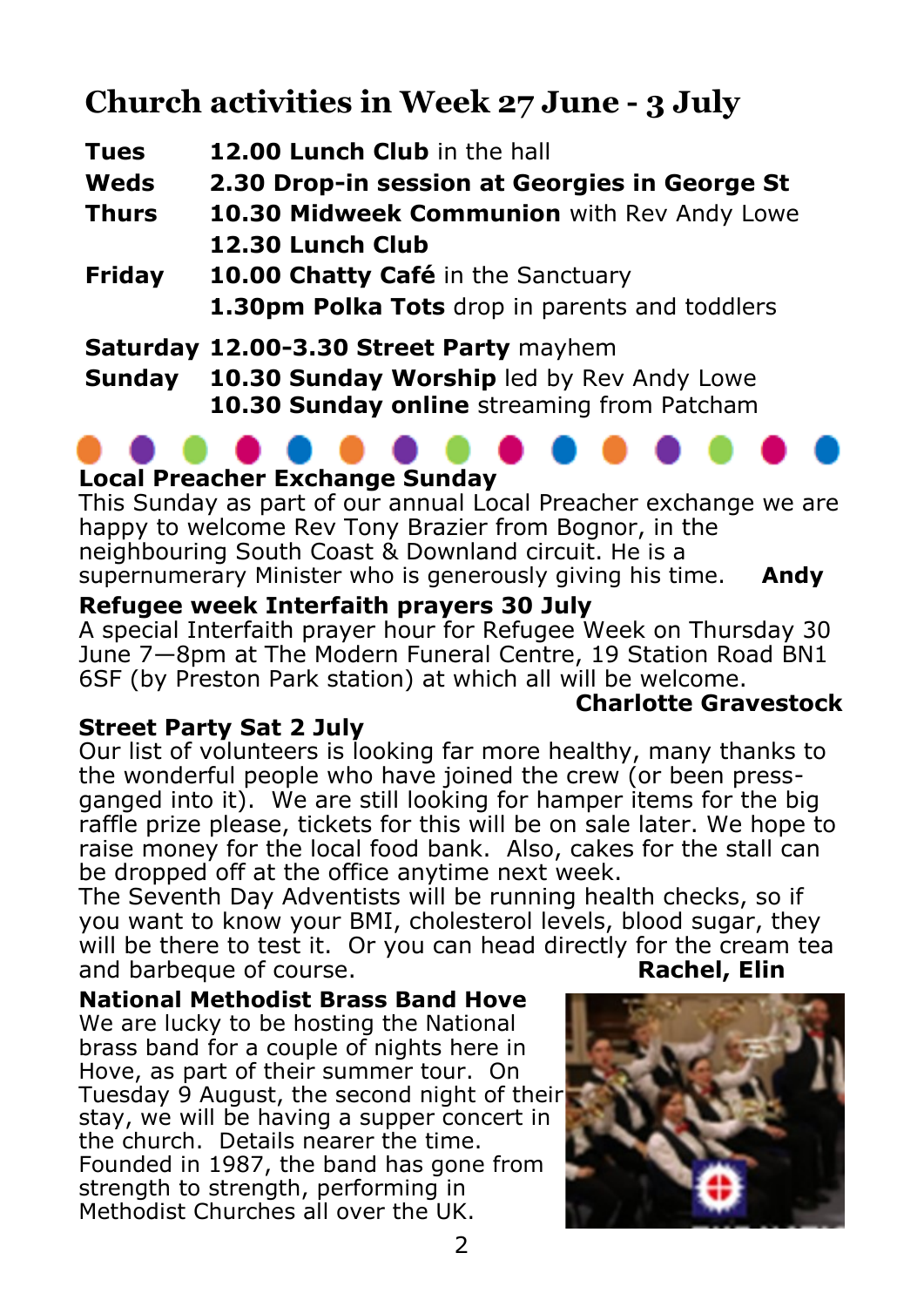#### **Refugee Sunday**

This was a wonderful service, many thanks to Deeptima and Ruth who put it together, and to Fiona Sharpe, co-founder of the

Network of International Women who spoke about the refugee experience in Brighton & Hove, and  $R \in F \cup G \in E$ how we may help. She reminded us that the character of Paddington  $\Box$ Bear, seen recently having tea with the Queen, was originally inspired by the child refugees escaping Nazi Germany on the Kindertransport. Brighton & Hove is a City of Sanctuary, and increasing numbers of schools, organisations and faith groups are signing up to go the





extra mile to welcome newcomers to our culture and community.

She emphasized the importance of reaching out to strangers in small practical ways, explaining what a great impact a small act of kindness, such as sharing a cup of tea, can have. There was a moving space of prayer during which we lit candles to re-affirm our **Example 10** commitment to support people fleeing danger to our community,

and to mark our pravers for their safety and well-being. Many thanks to Deeptima and Ruth. **HMC Office**

#### **Dates for your diary:**

Further event details will be in Newsnotes over the coming weeks and later in the autumn; here are the dates for now:

| Mon 25 July 11.00 | Film & Dance by B&H Aging Well team       |
|-------------------|-------------------------------------------|
| Tue 26 July 11.00 | <b>CHOMP</b> session                      |
| Thu 4 Aug 11.00   | <b>CHOMP</b> session                      |
| Tue 9 Aug 6.00    | Church Supper & Brass Band concert        |
| Sat 10 Sep 9.30   | Welcome back community breakfast          |
| Wed 19 Aug 11.00  | Songs through the Decades by the Martlets |
| Sat 8 Oct 3.00    | Cheer Up Mollys Tea Party                 |
| Sat 22 Oct 7.30   | DJ Chris Love inclusive disco             |
| Sat 17 Dec 4.00   | Carol singing round the tree, BBQ, drinks |
|                   |                                           |

There will be additions to the list, of course, but this is what we have planned at the moment. **HMC Office**